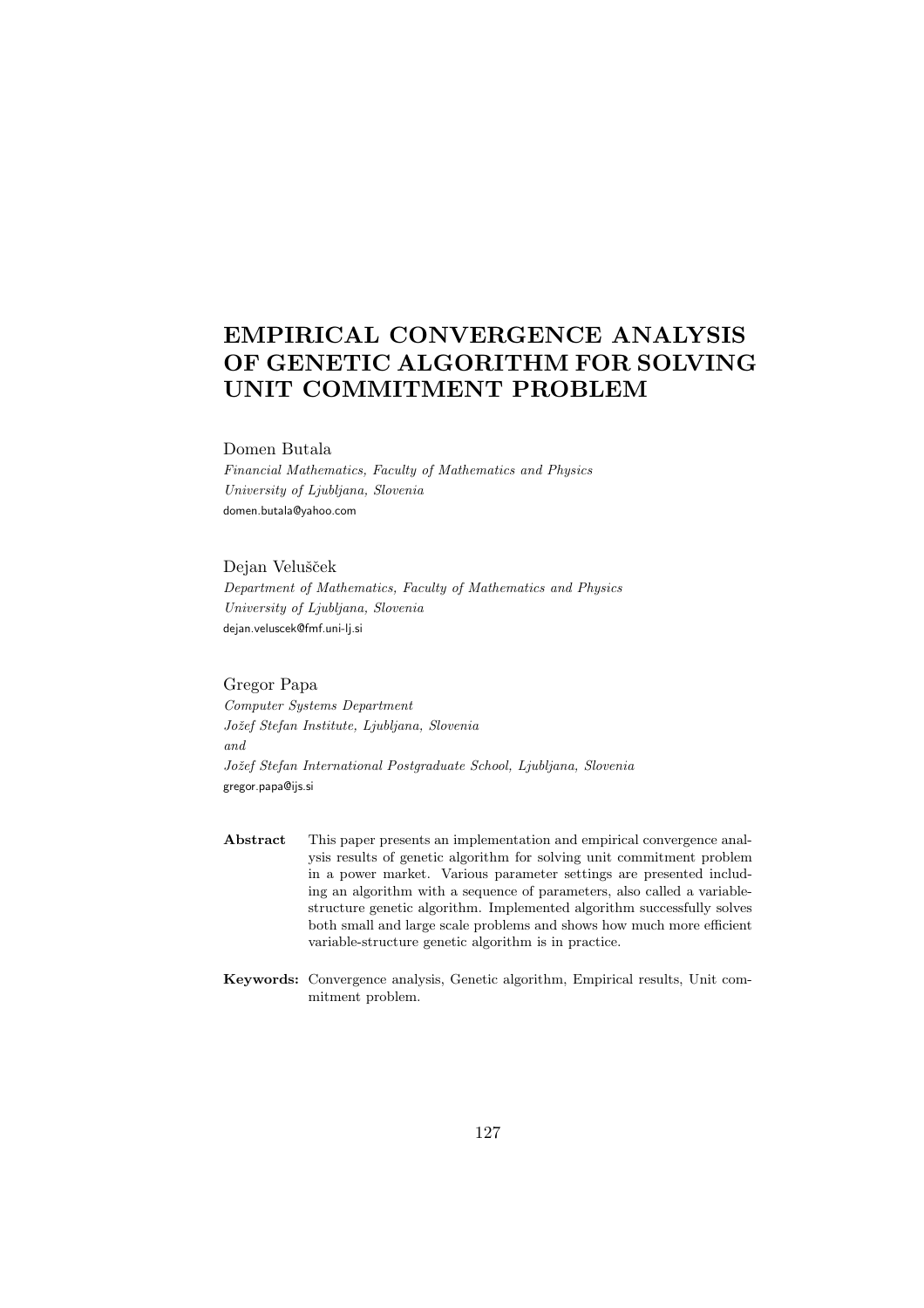#### 128 BIOINSPIRED OPTIMIZATION METHODS AND THEIR APPLICATIONS

## 1. Introduction

In a power market total production has to meet the demand, net exports and system reserves over a given period of time, subject to the start-up and shut-down times of the generating units. The objective is to minimize the total costs of production while satisfying the start-up and shut-down time constraints. In reality power generating units are not only minimizing costs but also maximizing their profit.

The solution of a unit commitment is a complex optimization problem. It is one of the most widely studied problems in Electrical Engineering. A number of different techniques have been proposed to solve it as Mixed Integer Programming (MIP) [4] or an alternative Mixed Integer Linear Programming (MILP) [1]. Also Lagrangian Relaxation (LR) [4], Benders Decomposition [10], Evolutionary Programming (EP) [7] and Dynamic Programming (DP) are used.

Power generating units can reschedule their commitments (decisions) over and over again. They can do a reschedule when they believe that some parameters have changed enough to affect their decisions. This means that power plants can sell the energy in a futures market, later buy it back and finally commit their schedules on a day-ahead (or often called spot) power auction. If the market price of a certain product in futures market is higher than the expected spot price, power plants with lower marginal prices decide to sell (part of) the energy in advance. When this is not the case, they decide to wait and sell the energy on a day-ahead power auction.

In this paper we will focus not only on the implementation part of the algorithm but also on the convergence analysis. With empirical analysis we will briefly try to justify the relevance of theoretical convergence analysis demonstrated in the section 2.

# 2. Convergence Analysis

In this section we present three important theorems from [5] and [2]. The first theorem tells us something about an upper bound on the convergence speed and the last two tell us under which conditions we can expect a genetic algorithm (GA) to converge. Based on the presented theorems we do an empirical analysis and try to evaluate theoretical results in practice for a problem of unit commitment using the GA in a power market.

# 2.1 An Upper Bound on the Convergence Speed

Next theorem tells us an upper bound for convergence of the GA.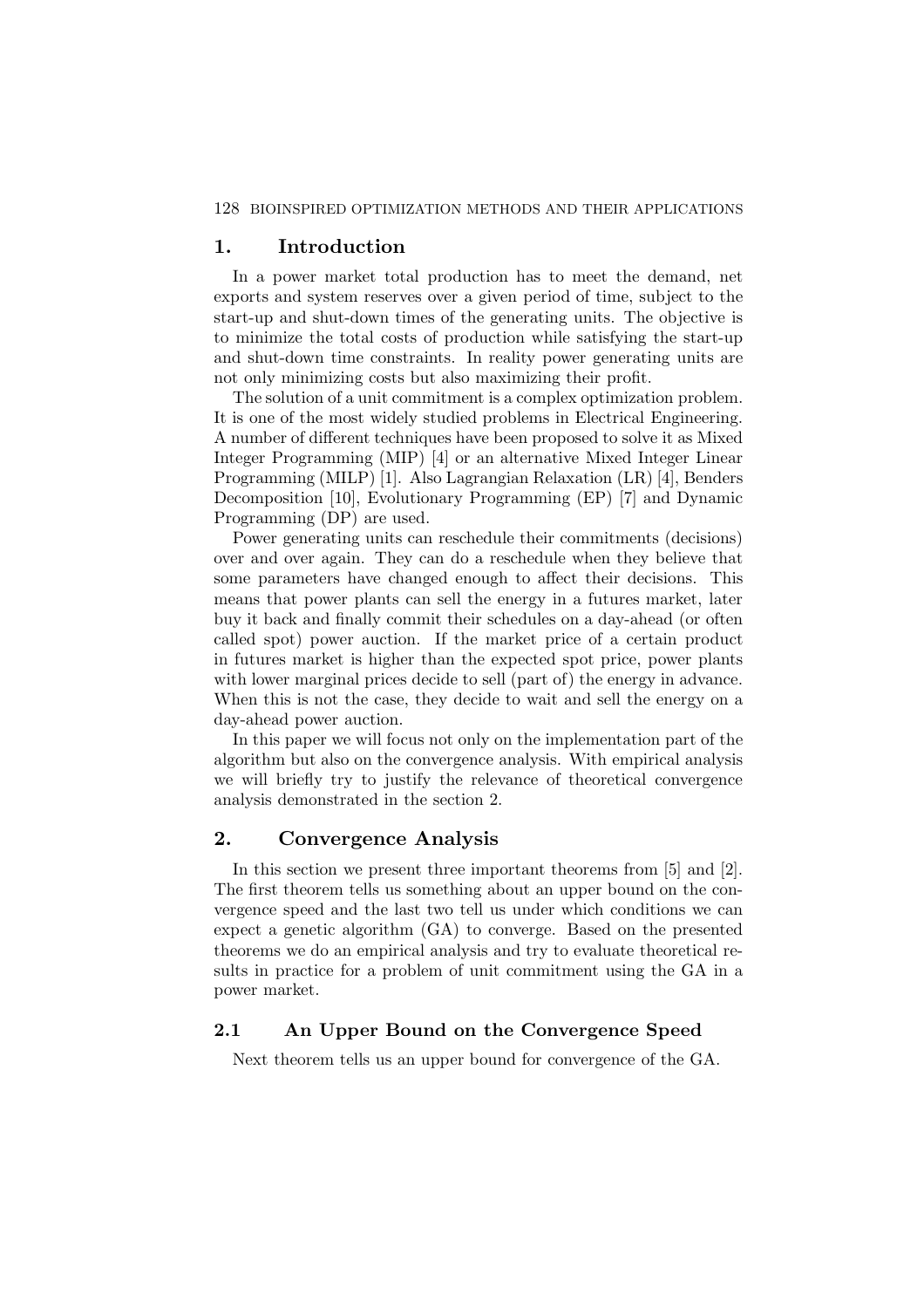**Theorem 1** [5] Let the size of population of the GA be  $n \geq 1$ , coding length  $l > 1$ , mutation probability  $0 < p_m \leq \frac{1}{2}$  $\frac{1}{2}$  and let  $\{\vec{X}_t, t \geq 0\}$  be the Markov chain population,  $\pi^{(t)}$  distribution of  $t^{th}$  generation of  $\vec{X}_t$  and  $\pi$ be the stationary distribution. Then it holds

$$
||\pi^{(k)} - \pi|| \le (1 - (2p_m)^{nl})^k.
$$

Theorem 1 identifies us next relationships.

- Bigger than the mutation probability, faster the convergence.
- Bigger than the population size and coding length, slower the convergence.

But on the other hand it is well known that algorithms with parameters set like this affect negatively on a long term convergence of the GAs. This was shown by studies [3], [8], [12] but also by many others. In section 2.2 let us take a closer look at two theorems which tells us that in case of a very big population with "small enough" mutation probability the GA converges in probability to a global optimum.

### 2.2 Convergence of Homogenous Algorithm

**Theorem 2** [2] Let a, b,  $c > 0$  be constants and i intensity perturbations of algorithm. If it holds

$$
m > \frac{an + c(n-1)\Delta^{\otimes}}{\min(a, b/2, c\delta)},
$$
\n<sup>(1)</sup>

then

$$
\forall x \in S^N: \qquad \lim_{i \to \infty} \lim_{t \to \infty} P([X_t^i] \subset f^* | X_0^i = x) = 1.
$$

Theorem 2 tells us that we can, with a big enough population, solve an optimization problem. Additionally we can completely arbitrarily choose the parameters  $a, b$  and  $c$ . If we choose very big  $c$ , then we rule out the importance of  $\delta$  because it holds  $\min(a, b/2) \leq c\delta$ . If it is  $\Delta^{\otimes}$  a constant and N becomes very big, we can always successfully tackle with a problem.  $\Delta^{\otimes}$  represents the difficulty of adopting new and better solutions. Condition 1 is quite rough regarding the population size limit  $m$ . It is important that perturbation mechanism lets the process visit the whole space, even though random perturbations could be very small. That is why the role of crossover is not crucial (algorithm without crossover corresponds to the case of  $b = \infty$ ).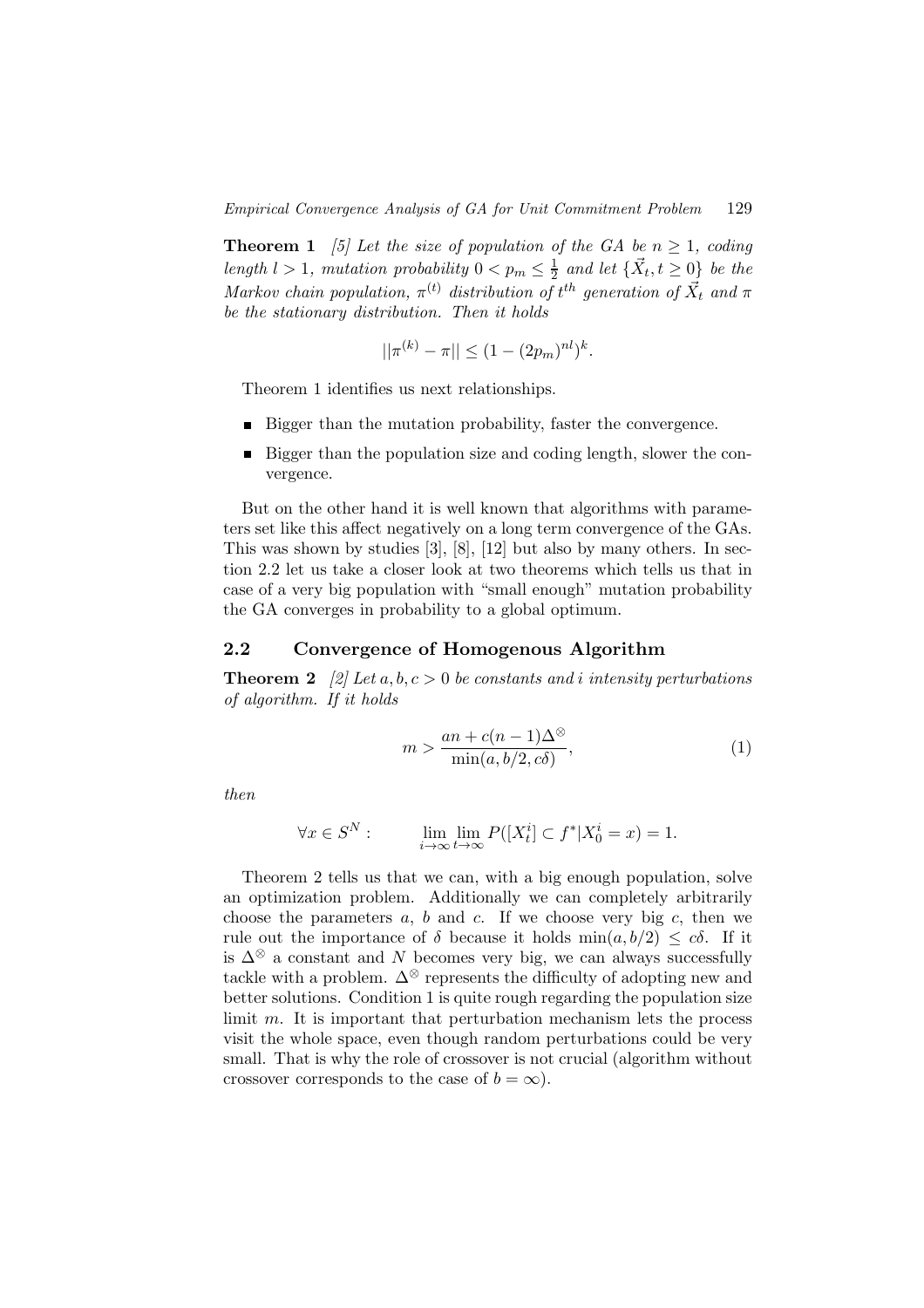### 2.3 Convergence of Inhomogeneous Algorithm

In practice we will not wait for Markov chain to reach the equilibrium state before we would lower the intensity of perturbations. That is why we want to lower the intensity gradually depending on time. At the same time we want to maintain the properties of a limit law. Let us, from now on, assume that  $i$  and  $t$  are increasing simultaneously. So, let the *i* be increasing function of time, where it holds  $\lim_{t\to\infty} i(t) = \infty$ .

That is how Markov chain becomes inhomogeneous and transition probabilities become time dependent. From now on let us define  $X_t =$  $X_t^i$ . We can define convergence power of the increasing sequence  $i(t)$ with  $\lambda$ , for which holds that

$$
i(1)^{-\theta} + i(2)^{-\theta} + \cdots + i(t)^{-\theta} + \ldots
$$

converges for  $\theta > \lambda$  and diverges for  $\theta < \lambda$  where  $\lambda \geq 0 \in \mathbb{R}$ 

With  $T_1, \ldots, T_t, \ldots$  we set times of successful visits of the chain  $\{X_t\}$ in S, e.g.  $T_t = \inf\{k : k > T_{t-1}, X_k \in S\}$ . Let us focus on behavior of the chain  $\{X_{T_t}\}.$ 

### Theorem 3 [2]

1 That chain  $\{X_{T_t}\}\$  would reach  $f^*$  after finite number of steps

 $\forall x \in S$   $P(\exists U, \forall u \ge U, [X_{T_u}] \subset f^* | X^{(0)} = x) = 1,$ 

convergence power of sequence  $i(u)$  has to be positive constant from the set of real numbers;  $\theta_1, \theta_2 > 0 \in \mathbb{R}$  have to exists to

$$
\sum_{u\geq 0} i(u)^{-\theta_1} = \infty \text{ and } \sum_{u\geq 0} i(u)^{-\theta_2} < \infty.
$$

2 "If convergence power  $\lambda$  of the sequence  $i(t)$  and the population size m suffice the inequalities

$$
an + c(n-1)\Delta^{\otimes} < \lambda < \min(a, b/2, c\delta)m,
$$

then with probability 1 chain  $\{X_{T_t}\}$  reaches  $f^*$  after finite number of steps.

3 Let exist the constant  $t > 1 \in \mathbb{R}$  that for  $\forall r \in \mathbb{N}$  sequences  $i(|tu| +$ r) and  $i(u)$  are logarithmic equivalent. If convergence power  $\lambda$  of the sequence  $i(u)$  and population size m suffice the inequalities

$$
an + c(n-1)\Delta^{\otimes} < \min(a, b/2, c\delta)m < \lambda,
$$

then

$$
\forall x \in S \qquad \lim_{t \to \infty} P([X_t] \subset f^* | X_0 = x) = 1.
$$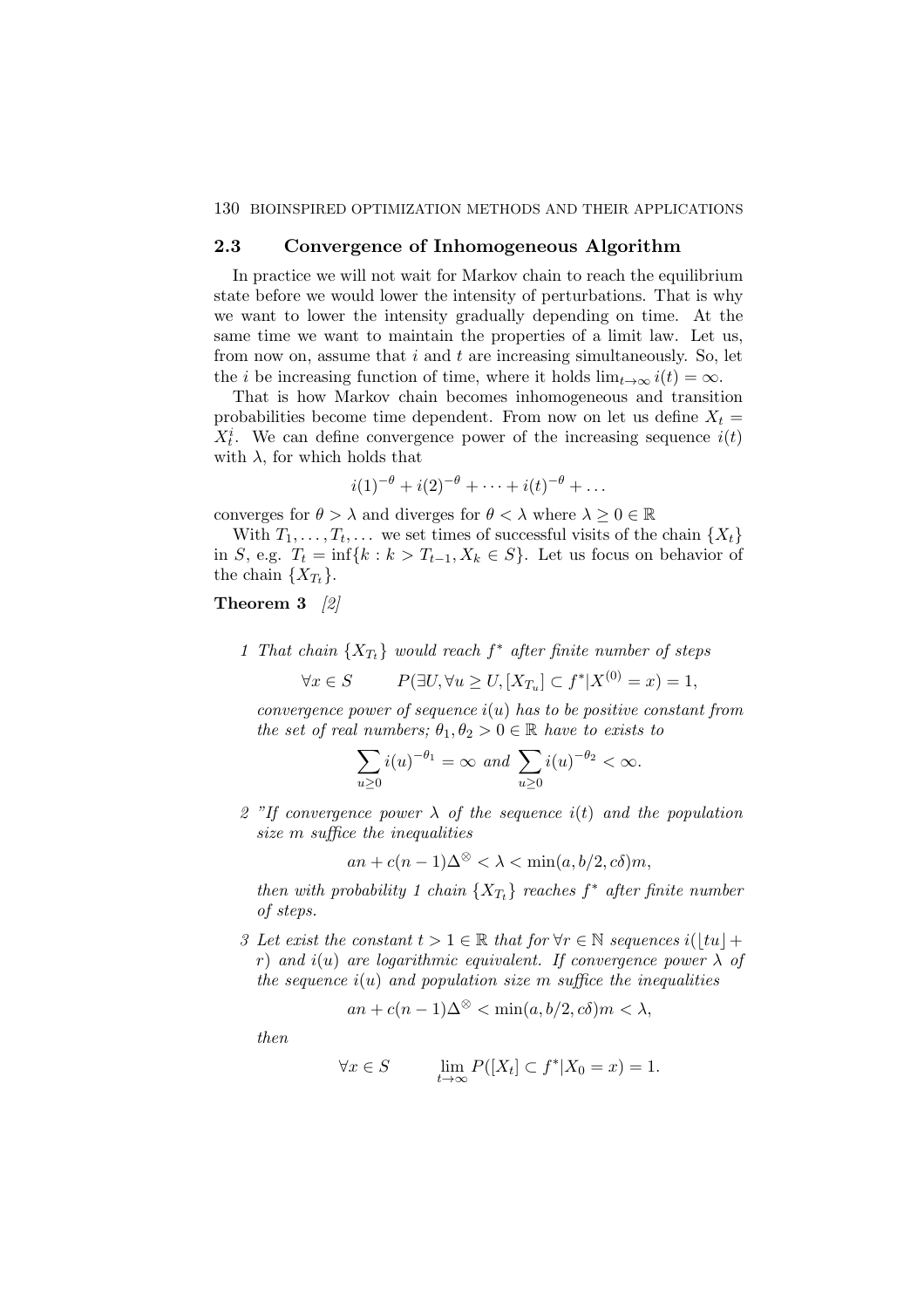# 2.4 Combination of Both Approaches

To be able to successfully use the results of both approaches we have to slightly correct an algorithm. Let us define a sequence of parameters  $\{(n_t, p_m(t)), t \geq \}$  that it holds  $n_t < n_{t+1}$  and  $p_m(t) > p_m(t+1)$ .

Thus, we run the GA with settings  $(n_1, p_m(1))$  first. Let us define a solution close to the optimal with  $\vec{X}_1(\infty)$ . When it is reached, with predefined scheme, we rename the population  $\vec{X}_1(\infty)$  to  $\vec{X}_2(0)$  and use it as an initial population of the GA with settings  $(n_2, p_m(2))$ . Using this approach we are increasing the population size and decreasing the mutation probability thus increasing the algorithm's efficiency.

We can call such the GA a variable-structure GA [5]. We should note that the convergence is not a natural property of the GA but it is followed by elitism property in a selection operator [6].

# 3. Implementation and Model Description

In this section we will denote a mathematical formulation of the problem. Based on this we will describe an algorithm for the optimization problem.

# 3.1 Problem formulation

$$
\min_{x_{i,t}^{type}} \left\{ \sum_{t=1}^{T} \sum_{i=1}^{n} (mp_{i,t} x_{i,t}^{type} + \max\{s_{i,t} - s_{i,t-1}, 0\} s c_i) \right\}
$$
\n
$$
\sum_{i,t}^{n} x_{i,t}^{type} \geq PDP_t(price), \forall t
$$
\n(2)

$$
\overline{i=1}
$$
\n
$$
s_{i,t} = \left\{ \begin{array}{ll} 1, & \text{if } x_{i,t}^{type} > 0, \\ 0, & \text{otherwise.} \end{array} \right\}, \forall t, i
$$
\n(3)

$$
s_{i,t} = \begin{cases} 1, & \text{if } x_{i,t} > 0, \\ 0, & \text{otherwise.} \end{cases}, \forall t, i
$$
\n
$$
st_{i,t} = (-1)^{1 - s_{i,t}} \sum 1, \qquad t = \begin{cases} t, & \text{if } t \neq 0, \\ t & \text{otherwise.} \end{cases}
$$
\n
$$
(3)
$$

$$
st_{i,t} = (-1)^{1-s_{i,t}} \sum 1_{\{s_{i,t}=s_{i,\bar{t}} \forall \bar{t} \in I \,\wedge\, s_{i,t-a-1}=s_{i,t+b+1}=1-s_{i,t}\}} \qquad (4)
$$

$$
st_{i,t} \ge \t{tup_i \vee st_{i,t} \le -tdown_i, \forall t, i
$$
\n
$$
(5)
$$

$$
x_{i,t} = xmax_{i,t} \tag{6}
$$

Where  $t = 1, \ldots, T$  is an observed time interval,  $i = 1, \ldots, n$  is an unit index and type is a unit type. Furthermore,  $x_{i,t}^{type} \in \mathbb{R}$  is the production of unit i of type type in time t,  $xmin_{i,t}$  is the technical minimum of unit i in time t,  $xmax_{i,t}$  is the installed capacity of unit i in time t,  $s_{i,t}$  is a status of unit i in time t,  $st_{i,t}$  represents a number of working or nonworking hours of unit *i* in time interval "near"  $t$ ,  $tup_i$  and  $tdown_i$  is the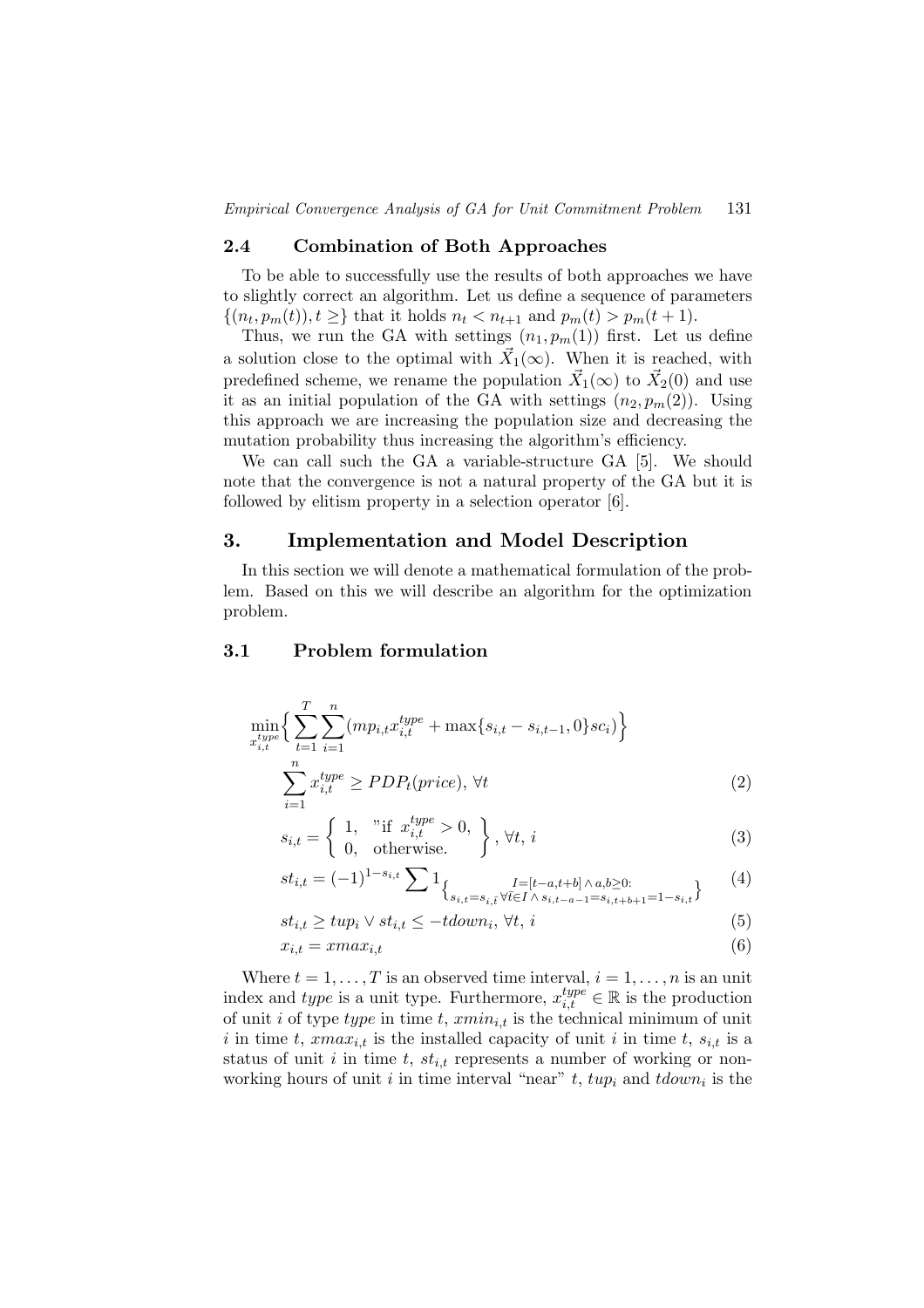minimal time interval of unit  $i$  in which unit cannot change its status decision due to the technical limitations,  $PDP<sub>t</sub>$  is a price dependent production,  $mp_{i,t}$  a marginal price of unit i in time t and  $sc_i$  are the starting costs of unit i.

Goal. A goal of the optimization is to find a solution with minimal costs to the system. Cost objective function describes costs of the system in a way that it calculates sum of product of production and marginal costs and total start-up costs on the whole time interval.

We have to meet the constraints, especially important are the following two. The first one (2) ensures that needed levels of thermal production are met and the second one (5) ensures that units are not violating their technical constraints.

At this stage it is important to note that the thermal production is dependent on the price and cross border commercial flows and viceversa. Because both variables are dependent on neighboring markets, determination of both is a very complex problem. Also note that a more representative criterion function of a power generating unit is of a form  $ax^{2} + bx + c$  but in this case we have to find or know the parameters  $a, b, c$ . This is not a content of the article, so we will not discuss this problem.

### 3.2 Optimization

Let us write the pseudocode ofthe GA for our problem. This will serve as a starting point for later discussion.

# Algorithm 1 Genetic Algorithm 1:  $t = 0$ 2:  $P(t) = \text{SetInitialPopulation}(P)$ 3: Evaluate $(P(t))$ 4: while not EndingCondition() do 5:  $t+=1$ 6:  $P(t) = \text{Selection}(P(t-1))$ <br>7:  $P(t) = \text{Crossover}(P(t))$  $P(t) = \text{Crossover}(P(t))$ 8:  $P(t) = \text{Mutation}(P(t))$ 9: Evaluate $(P(t))$ 10: end while

Initial Solution. For the initial solution we implemented an algorithm named priority list for a problem of unit commitment. Algorithm is deterministic, for this reason it returns the same value for the same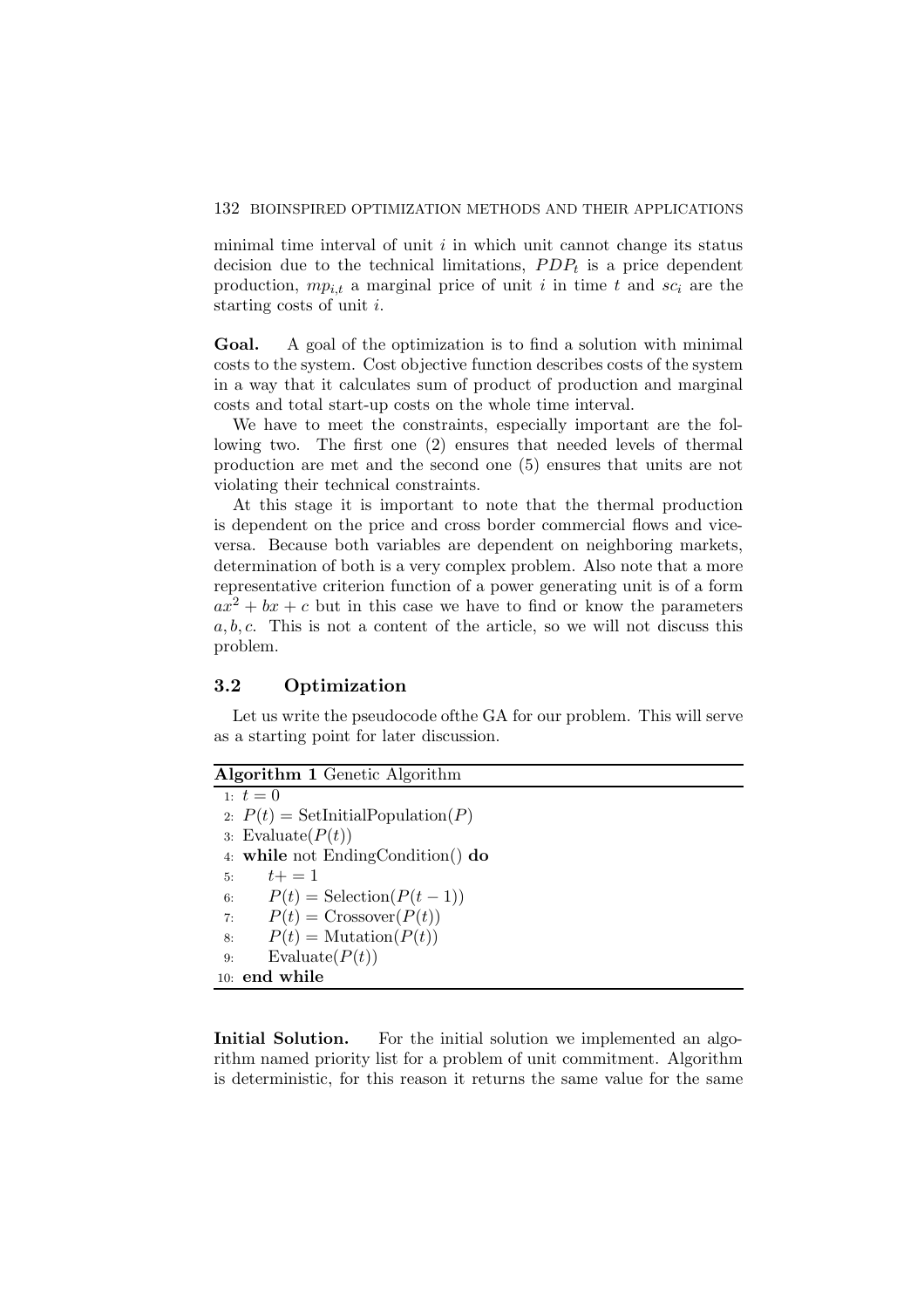inputs every time. By using this algorithm we get an initial population consisting of only one solution, therefore we have to do a trick to get n different solutions. To differentiate between  $n$  initial solutions, we replicate the one as n-times and then mutate all except one.

Mutation. The idea of a mutation operator is very simple. With predefined probability, an individual from a population is chosen, on which a random change is made. But before we do this, we have to make sure that the change gives a feasible solution.

The operator mutation is built in a way that technical constraints of mutated units are satisfied first; e.g. minimal up or down times. After this step we have to check feasibility of constraint (2). If the solution is feasible we accept it otherwise we save it in the dictionary of rejected mutations. At the end of the mutation we loop through the dictionary and check for feasible solutions. We accept all that are feasible. After the step we empty the dictionary.

Crossover. A crossover operator is the most important operator in the GA. The goal is to successfully combine two different solutions to get two better offspring. This operator is the most complex in the implemented algorithm. In the operator mutation we have already realized that some minor corrections have to be done not to reject too many (infeasible) solutions. The operator crossover has to apply similar manipulations.

One-Point Crossover. Let us first present the one-point crossover operator. Later we will also present the multi-point crossover which is a partial generalization of this one.

The idea is very simple. First, we randomly determine pairs of populations for the crossover and then we randomly determine a crossover point  $t$  which is the same for all units in a pair. Then we cross same the units within a pair of solutions. If needed we have to "correct" an infeasible solution to generate a feasible one.

A very important property of the operator is that it crosses only the same chromosomes (units) under different solutions. For example, in case of crossing two different units within one solution two units with different parameters (minimal up or down time, different installed capacities, maintenance schedules, . . . ) would be switched. This has to be treated differently, e.g. with another operator which would already be a joint operator of mutation and crossover.

At determination of a crossover point  $t$  we have to check if the place is acceptable for all units in the population. If needed we have to shift the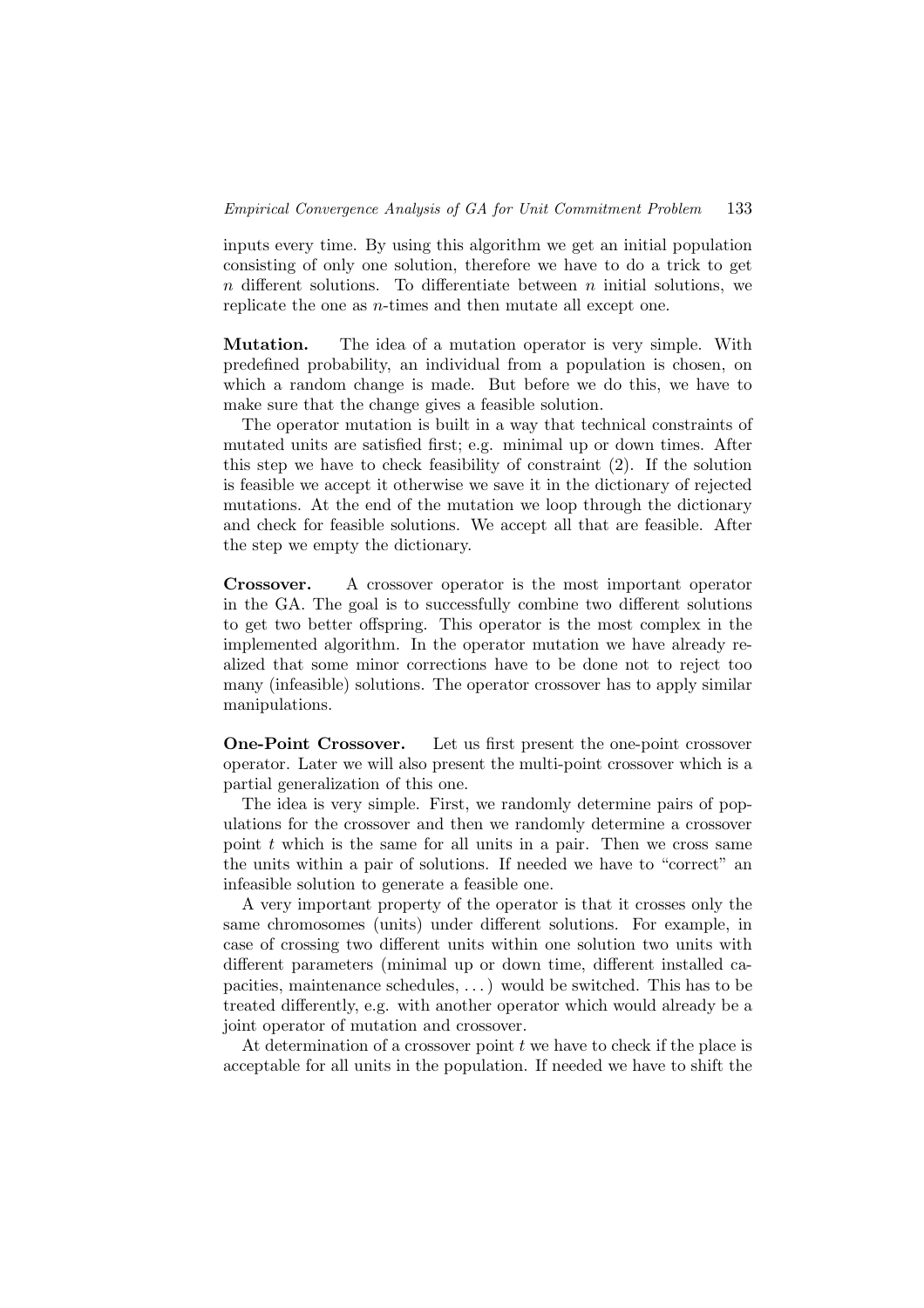time of crossover for a few time periods to left or to right for each unit. That is how we determine a vector of crossover places  $T = (t_1, \ldots, t_n)$ for a pair of solutions. Because we did one additional operation, we avoided the violations of minimum up or down times. Now we just have to check the feasibility under constraint (2). If a solution is feasible and better, we accept it. Otherwise we correct it with probability  $p$  and reject it with probability  $1 - p$ . If we decide to correct it, we have to turn additional units on to meet the constraint (2).

Multi-Point Crossover. One-point crossover is a special case of multi-point crossover. Therefore we can use our knowledge about the one-point crossover.

The main difference between both is already described by its name. Using multi-point crossover m we split the coding length to  $m + 1$  randomly determined intervals. But crossover operator basically stays the same. Instead of only two intervals  $[0, t)$ ,  $[t, T]$  we have  $m + 1$  intervals  $[0, t_1), [t_1, t_2), \ldots, [t_m, T)$ . Doing so we have to provide a feasible solution for the each interval.

The idea is to construct a feasible solution with the dealing of two adjacent intervals at the time and basically translating a multi-point crossover to a one-point crossover. So, we cross the  $[0, t_1), [t_1, t_2)$  first, then the  $[t_1, t_2), [t_2, t_3)$  until we finally get to the  $[t_{m-1}, t_m), [t_m, T)$ . With translation to a one-point crossover we get all needed instruments to deal with the problem.

Selection. The selection operator is the simplest operator in the implemented algorithm. There is no need to create or find new and better offspring but only to "shake" the population and randomly permute  $n$  of the solutions where better solutions have higher probability to be chosen as offspring.

As we have seen in the section 2.4, one of the most important properties of selection operator is the property of elitism. Therefore we have chosen to implement it. Later we will see the algorithm's behavior without taking into account the elitism property.

### 4. Results

In this section we present results of the implemented algorithm of the actual data. To present and study results as unbiased as possible we compare them on the same data set but with different GA settings. The goal is to successfully distinguish between the worst and best solutions. The following parameters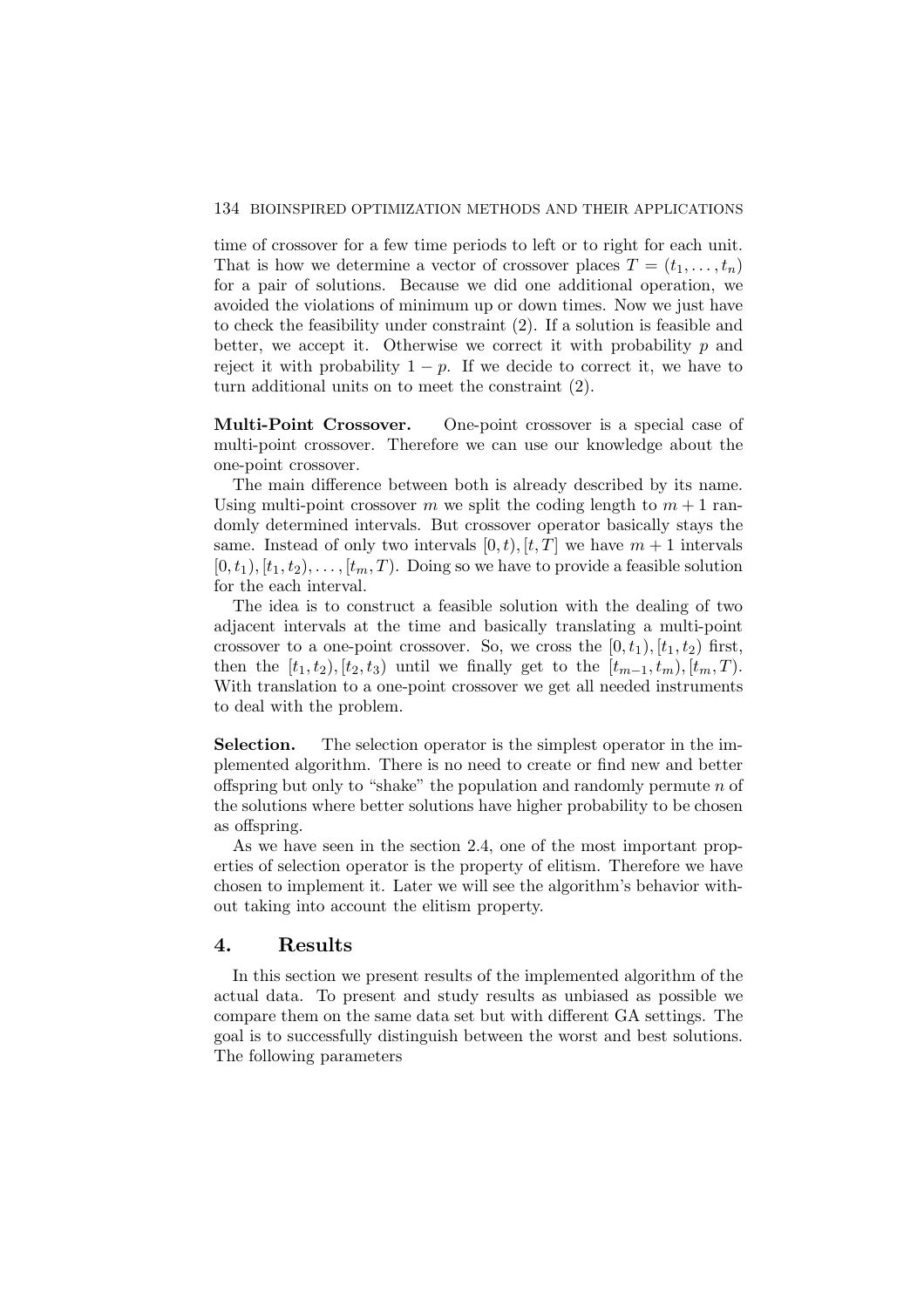- $\blacksquare$  crossover and mutation probability,
- **crossover operator,**
- selection operator

are chosen based on the theoretical analysis which we try to confirm with empirical results.

### 4.1 Assumptions

First let us present the assumptions. The most important condition is to meet the demand or in our case needs of the thermal production. Let us call it a price dependent production. We observe two different time periods; length of the first is 72 hours and length of the second is 168 hours. In the first we analyze different settings of mutation and crossover probability, one-point crossover and selection. In the second we compare both, one-point and multi-point, crossover operators under the same settings. The number of power plants which appear in the optimization for specific problem is equal to  $N$ . Therefore the size of our matrices is equal to  $72 \times N$  and  $168 \times N$ .

Each setting is run independently 30 times due to the stochastic properties of the algorithm. Only one would not suffice in providing unbiased results.

### 4.2 Empirical Analysis

Let us analyze impact of the mutation, crossover and selection of the convergence speed. First we observe a time interval of a length 72 hours and for crossover operator we use only the one-point crossover (OPC) to compare results under different parameters but the same conditions. In this optimization 145 power plants are appearing.

Later we compare one-point and multi-point crossover (MPC) operators. In this case we observe a time interval of a length 168 hours. The reason for this is that the results of the algorithm could be otherwise biased due to the time constraints in the optimization. In this optimization 167 power plants are appearing.

Comparison of various settings on one point crossover. In this subsection we analyze different settings of the algorithm and compare the results. Let us present settings  $N_i$  for all i in the table below. We will show 6 different settings which have been obtained by empirical experiments. Using the selected parameters we are able to show the impact on the GA's performance under different domains and, the most important, various conditions.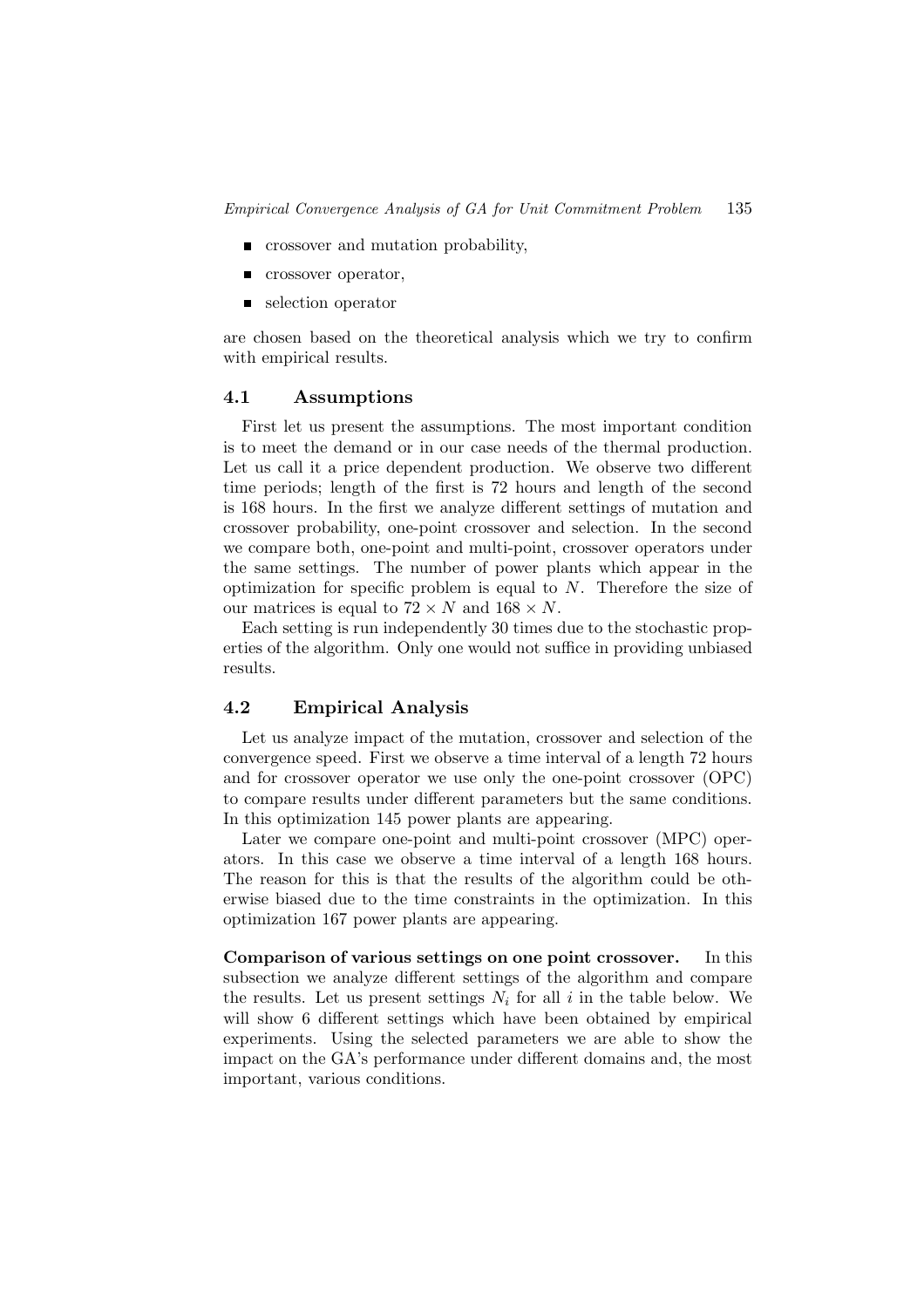| Parameters / Settings | $N_{\rm 1}$    | $N_2$          | $N_3$      | $N_{4}$    | $N_5$    | $N_6$      |
|-----------------------|----------------|----------------|------------|------------|----------|------------|
| <b>Iterations</b>     | 10,000         | 10,000         | 10,000     | 10,000     | 10,000   | 10,000     |
| Population size       | 30             | 30             | 30         | 60         | 30       | 60         |
| Elitism               | $\overline{4}$ | $\overline{4}$ | 4          | 4          | $\theta$ | 4          |
| Crossover             | OPC            | OPC            | <b>OPC</b> | <b>OPC</b> | OPC      | <b>OPC</b> |
| Crossover Probability | $50\%$         | 75%            | 50%        | $50\%$     | $50\%$   | vary       |
| Mutation Probability  |                |                |            |            |          |            |
| - population          | 25\%           | 25\%           | 40\%       | 25\%       | 25\%     | vary       |
| - individual          | 20%            | 20%            | 25\%       | 20%        | $20\%$   | vary       |

Table 1. Parameter settings.

The mutation probability is actually lower than it seems. We have to take a product of both mutation probabilities. In case of  $N_1$  the mutation probability is equal to  $10\%$  (which is equal to  $40\%$  times  $25\%$ ). Note that we have used 50% probability to correct infeasible solutions in the crossover operator.

All setting except the setting  $N_6$  are constant over time. For the setting  $N_6$  we have constructed a sequence of parameter settings to show how a sequence of settings affect the performance under different domains. The idea is to analyze the algorithm's performance which explore the space of feasible solutions more aggressive at the beginning and less later.

Thus let us define the sequence under different domains which we obtained by the empirical results. In the interval [0, 1000) iterations we have set the crossover probability to 75% and mutation probability pair to  $(45\%, 25\%)$ . In the next interval  $[1000, 2000)$  we have decreased the mutation probability to  $(25\%, 20\%)$ . In the interval  $[2000, 5000)$  we have decreased crossover probability to 50%. And for the last interval [5000, 10000) we have decreased mutation probability to  $(25\%, 10\%)$ .

For a higher transparency let us present only the average values of a criterion function of 30 independent runs.

The most obvious thing we see is that the algorithm with the setting  $N_5$  does not converge at all. This confirms that the convergence of the GA is a consequence of the elitism property.

Let us now compare the crossover's probability effect. Thus we limit ourselves to compare the results with parameter settings  $N_1$  and  $N_2$ . We see that the algorithm with the parameter setting  $N_2$  is around 20% more efficient at the beginning but after roughly 200 iterations we cannot significantly distinct between the efficiency of both. Due to the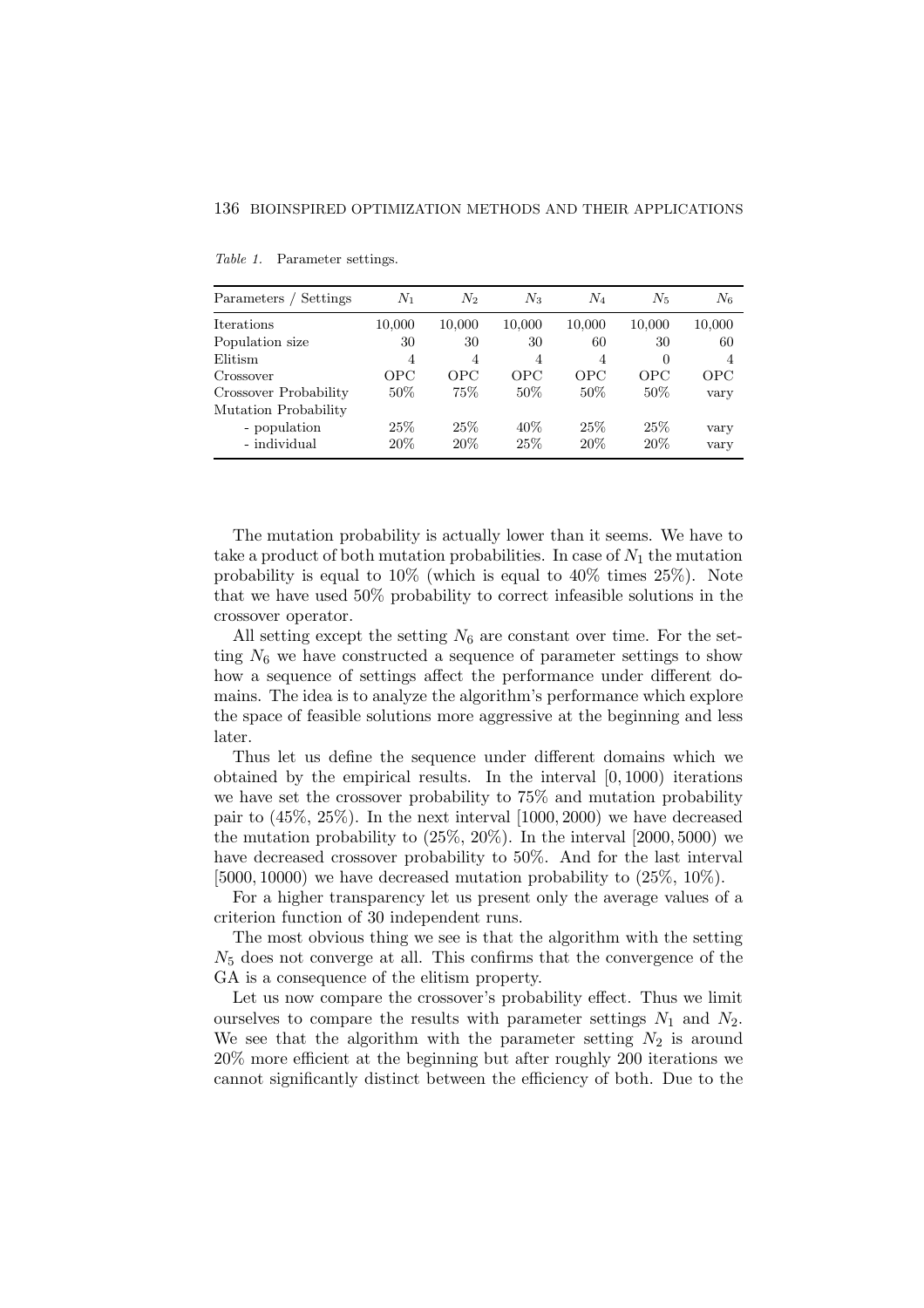

Figure 1. One point crossover vairous settings.

crossover's probability the algorithm with the parameter setting  $N_2$  is around 35% slower than the algorithm with the parameter setting  $N_1$ .

If we only compare the mutation probability effect, we limit ourselves to parameter settings  $N_1$  and  $N_3$ . Similar to the crossover probability effect, algorithms with higher probability are more efficient at the beginning, but after few iterations we see that the algorithm with the lower mutation probability becomes more efficient. For the first roughly 200 iterations the algorithm with the setting  $N_3$  is around 20% more efficient than the algorithm with the setting  $N_1$ , but after that the algorithm  $N_1$ becomes more efficient for about around 10% on average.

Algorithm with the parameter setting  $N_4$  is one of the most efficient at the beginning. In comparison to the  $N_2$  or  $N_3$  it is more efficient for about 5%. After few iterations the efficiency becomes comparable to algorithms with parameter settings  $N_1$ ,  $N_2$  and  $N_3$ . But due to double the population size the algorithm with this setting needs on average twice as much time as with other settings for one iteration.

Based on these results we were able to construct a sequence of parameter settings. We clearly see that the algorithm with this sequence has the best result compared to other settings. Speed of the algorithm with setting  $N_6$  is comparable to the algorithm with setting  $N_4$ , but because of the overall efficiency it is clearly significantly better. In addition to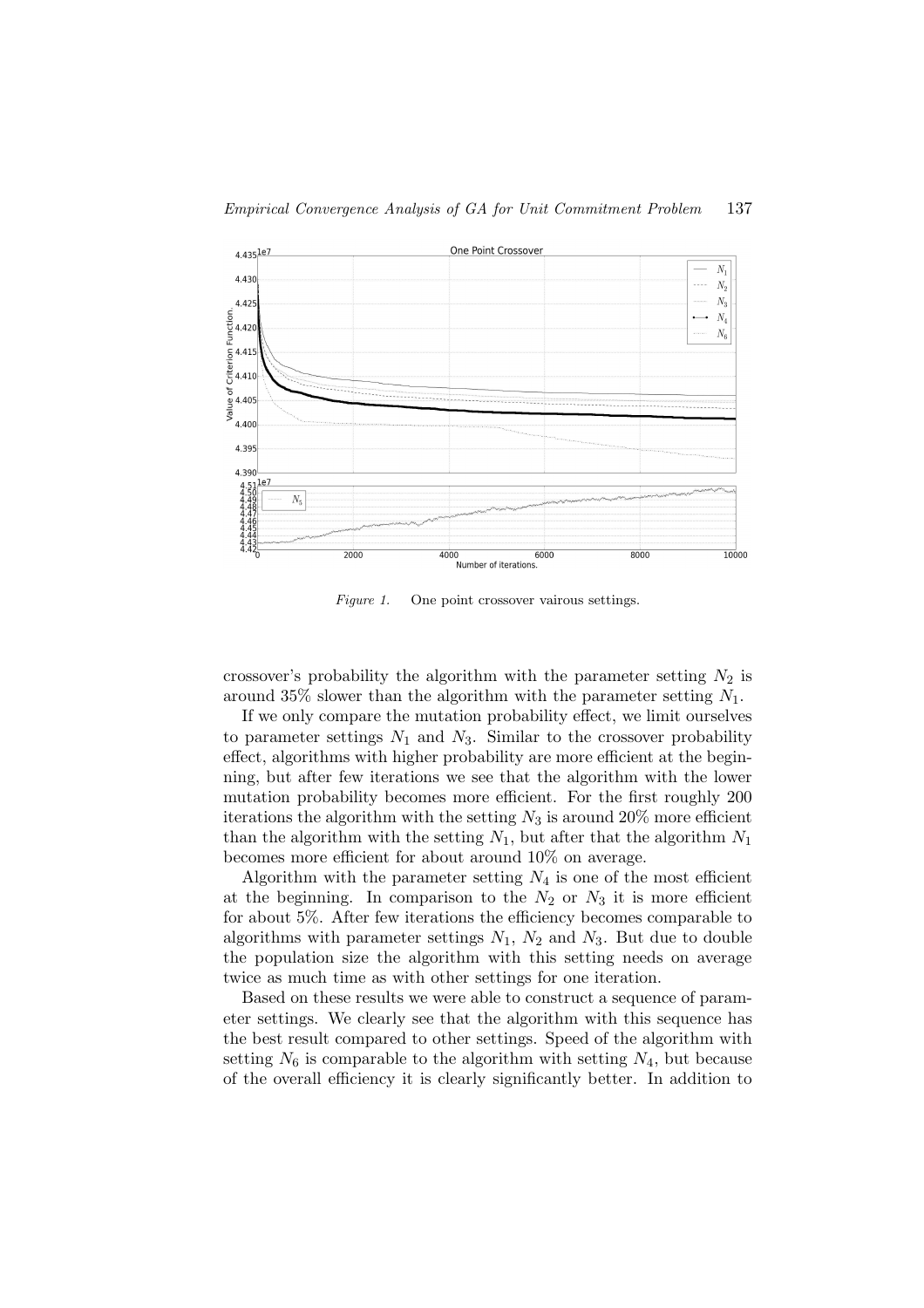#### 138 BIOINSPIRED OPTIMIZATION METHODS AND THEIR APPLICATIONS

this, we need only around 1,000 iterations to get at least as good a result as the algorithm with any other setting at 10,000th iteration.

One-Point versus Multi-Point Crossover. Let us now analyze and compare both crossover operators. We compare operators on the same data set with the same parameter settings. In this case we do the optimization on a time interval of 168 hours.

Table 2. Parameter settings.

| Parameters / Settings | $N_{7}$        | $N_8$  |
|-----------------------|----------------|--------|
| Iterations            | 10,000         | 10,000 |
| Population size       | 30             | 30     |
| Elitism               | $\overline{4}$ | 4      |
| Crossover             | <b>MPC</b>     | OPC    |
| Crossover Probability | 50%            | 50%    |
| Mutation Probability  |                |        |
| - population          | 25\%           | 25\%   |
| - individual          | 20%            | 20%    |



Figure 2. Multi point vs one point crossover.

We see a similar pattern than when comparing the algorithm with higher and lower crossover probabilities. At the beginning the algorithm with multi-point crossover is significantly  $(20\%)$  more efficient, but later one-point crossover gets an advantage of 10% on average. This is due to the fact that closer we get to a sub-optimal solution, harder it is to find a better solution and therefore smaller steps should be taken to find it.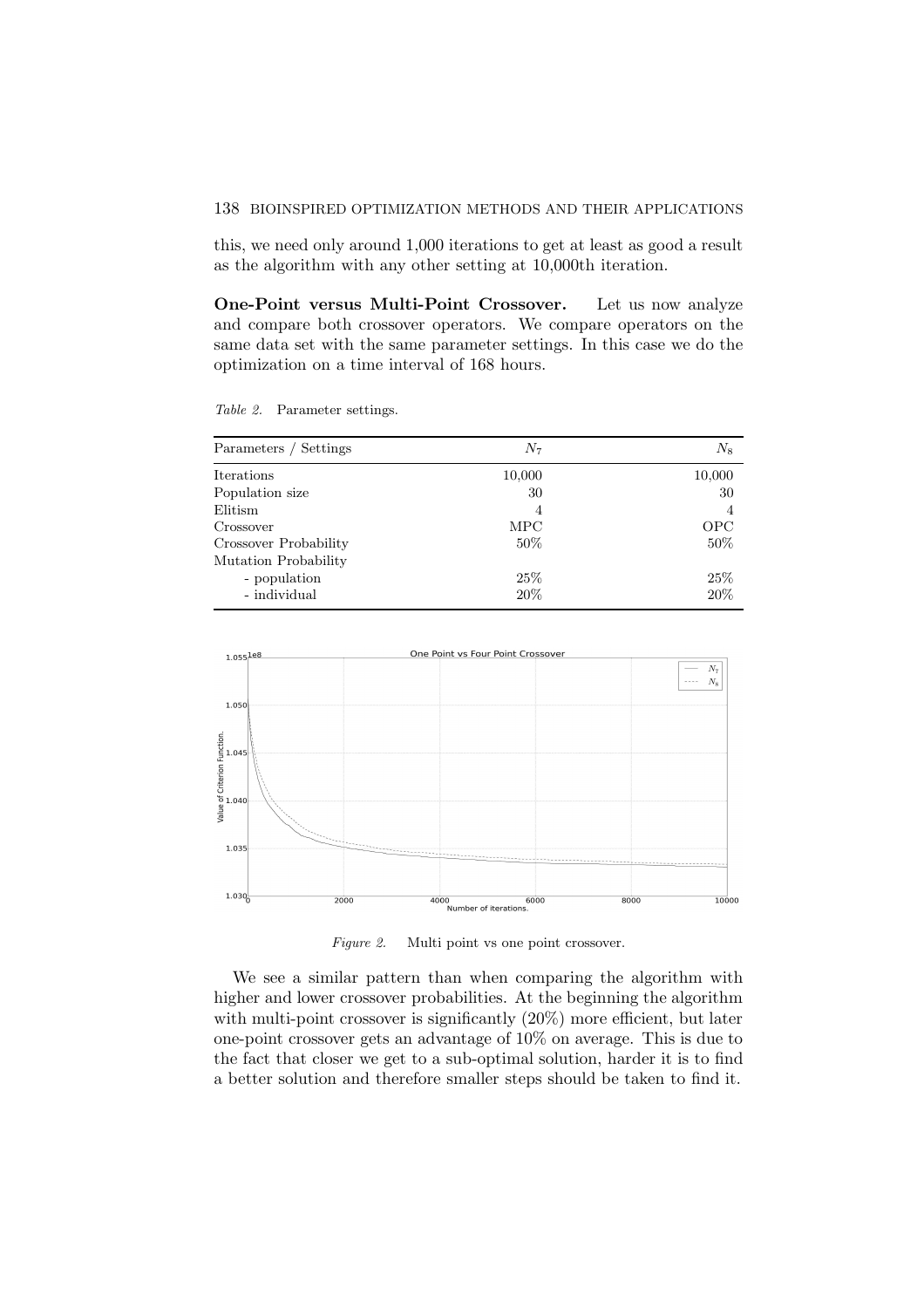We see that the difference between best solutions of the algorithm with selected parameters is minimal, but the range between the best and worst solution of each setting at the 10,000th iteration is for 37% smaller in the  $N_7$  case. This could tell us that with this setting we are able to find a better solution with a higher probability but it also could tell us that it is more likely to stay in the local optima. The algorithm with the setting  $N_7$  maintains the advantage though due to the more efficient starting iterations and the fact that it is on average slower only for about 15-20%.

Thus if we would like to optimize a time interval of which length is appropriate for multi-point crossover, it is good to combine and apply both when constructing a sequence of parameter settings. First we should use multi-point crossover and later one-point crossover.

# 5. Conclusion

We have seen that the parameter settings of the algorithm can strongly affect on the performance properties and the efficiency. Empirical results have shown theoretical analysis as valid for the unit commitment problem solved by the GA. Regardless of that, detailed analysis of the algorithm settings on real data should be done for each of the goals to get the best results possible. This can be a time consuming, however worth the effort due to the performance and efficiency gains. Further projects in the future could be an implementation of a self-adaptive GA [11]. That is how we would be able to find a good enough (or even optimal) parameter settings. On the other hand one has to be aware of the difficulty of finding better feasible solutions. This means that we will, sooner or later, reach the performance limit.

In this article we have successfully analyzed and compared different algorithm settings and were able to differentiate between them. We did not focus on finding a global optimum on a chosen data set. We have also shown successfully that a variable-structure GA can drastically improve the efficiency of the algorithm.

# References

- [1] M. Carrion and J. Arroyo. A computationally efficient mixed-integer linear formulation for the thermal unit commitment problem. IEEE T. Power Syst., 21(3):1371–1378, 2006.
- [2] R. Cerf. Asymptotic Convergence of Genetic Algorithms. Adv. Appl. Probab., 30(2):521–550, 1998.
- [3] K. A. De Jong. An analysis of the behavior of a class of genetic adaptive systems. The University of Michigan, Ann Arbor, 1975.